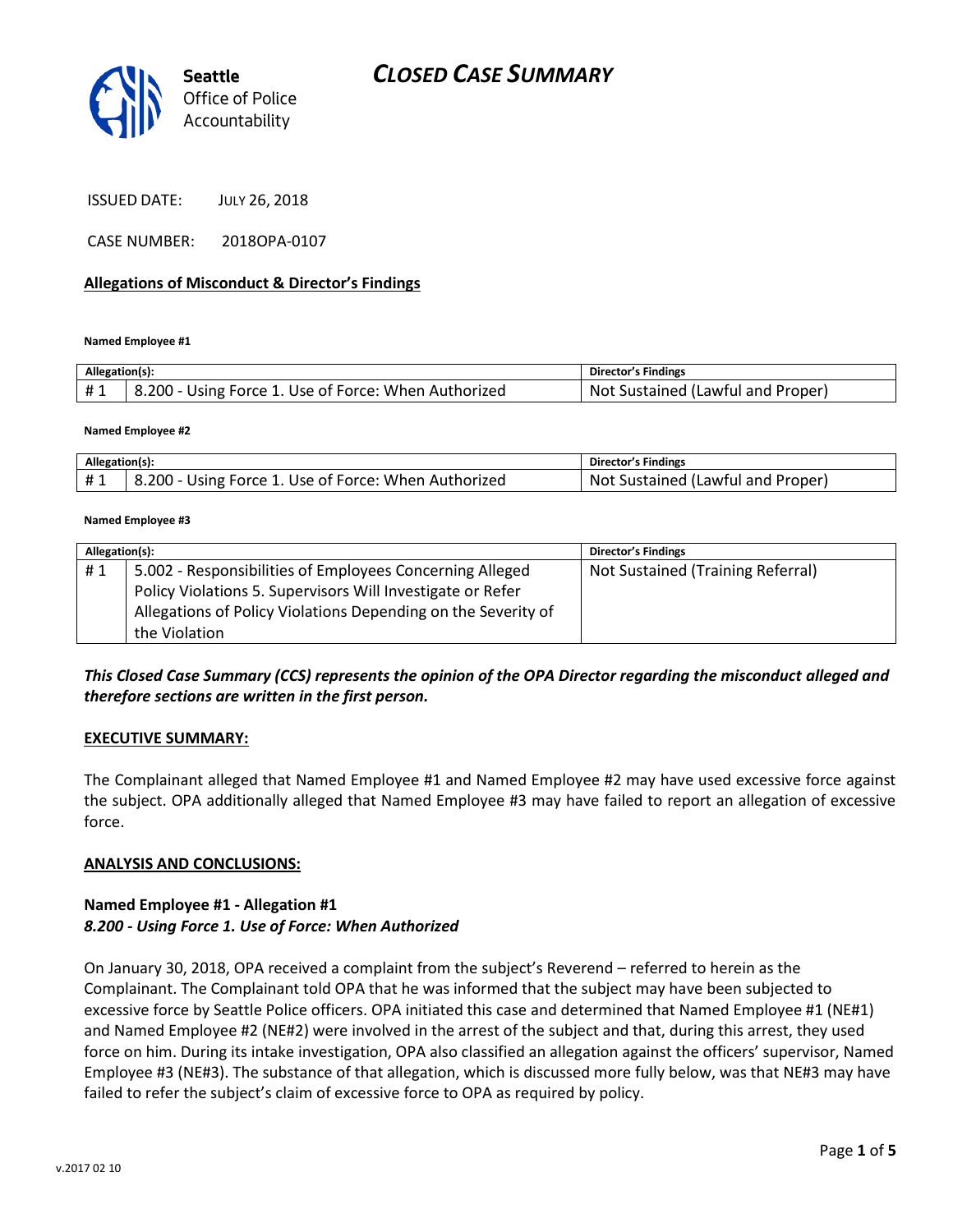reasonable depends "on the totality of the circumstances" known to the officers at the time of the force and must be balanced against "the rights of the subject, in light of the circumstances surrounding the event." (SPD Policy 8.200(1).) The policy lists a number of factors that should be weighed when evaluating reasonableness. (*See id.*) Force is necessary where "no reasonably effective alternative appears to exist, and only then to the degree which is reasonable to effect a lawful purpose." (*Id.*) Lastly, the force used must be proportional to the threat posed to the officer. (*Id.*) These three factors and my conclusions as to each are outlined below.

SPD Policy 8.200(1) requires that force used by officers be reasonable, necessary and proportional. Whether force is

# *CLOSE CASE SUMMARY*

OPA CASE NUMBER: 2018OPA-0107

**Seattle**

*Office of Police Accountability*

inside. Those items were photographed and inventoried.

With regard to the arrest of the subject, OPA's investigation yielded the following information. On January 28, 2018, a security guard called 911 to report that a vehicle was parked in a handicapped spot after hours and that the security guard could not rouse the two occupants therein and, thus, could not get them to move their vehicle. NE#1 and NE#2 responded to the scene. When they arrived, they met with the security guard who conveyed the same information to them. At the time, the vehicle was running with its headlights activated. The security guard told the officers that the vehicle had been parked and running for hours.

The officers tried to get the attention of both individuals, but were initially unsuccessful. NE#1 tried to open the front door to make contact with the subject, but it was locked. NE#2 was able to open the passenger door and, when he did so, he reported that smoke smelling of marijuana emanated from the vehicle. While the subject ultimately was roused, the passenger remained unresponsive. The subject rolled down his window and began to speak with NE#1. NE#1 told the subject why the officers were making contact with him and raised both that the subject was trespassing and that he was parked illegally in a handicapped spot. In response to NE#1's questions, the subject stated that he did not have identification with him, that he was not in possession of a driver's license, and that he did not have a last name. Based on his responses, demeanor, and the slurring of his words, the officers reported believing that the subject was under the influence. NE#1 ordered the subject to get out of the vehicle.

At that time, the vehicle moved forward. It appeared from a review of the Body Worn Video (BWV) that the subject purposefully put the vehicle in either drive or neutral. When he did so, NE#2 was partially inside of the vehicle and began getting pulled forward. Both officers ordered the subject to stop and, after operating the vehicle for several seconds, he did so. The officers then told the subject to get out of the car and he did not immediately comply. Eventually, the subject got out and, as described by NE#1, "began spinning out of his jacket he was currently wearing" and "began running" southbound in an attempt to flee. NE#1 reported that he caught up to the subject, again ordered him to the ground, and that he grabbed the subject's torso and right arm. NE#1 described that the subject then fell to the ground with NE#1 falling on top of him. NE#1 attempted to handcuff the subject in the prone position (with the subject lying on his stomach and NE#1 placing weight on his back to control his body) and NE#2 came over to assist. The subject continued to move his body around and prevented himself from being handcuffed. The officers held him down and argued with him to stop resisting. He ultimately did so and the handcuffs were applied. The subject was then lifted off of the ground and he noticed that he had injuries to his face. He complained of pain and the officers summoned both medical assistance and a supervisor.

The other occupant of the car eventually woke up and was allowed to leave the scene. As discussed below, NE#3 arrived and reviewed both the arrest and the force used. The subject again complained of pain from his injuries to NE#3. The subject's vehicle was impounded and searched pursuant to a warrant. Drugs and a firearm were found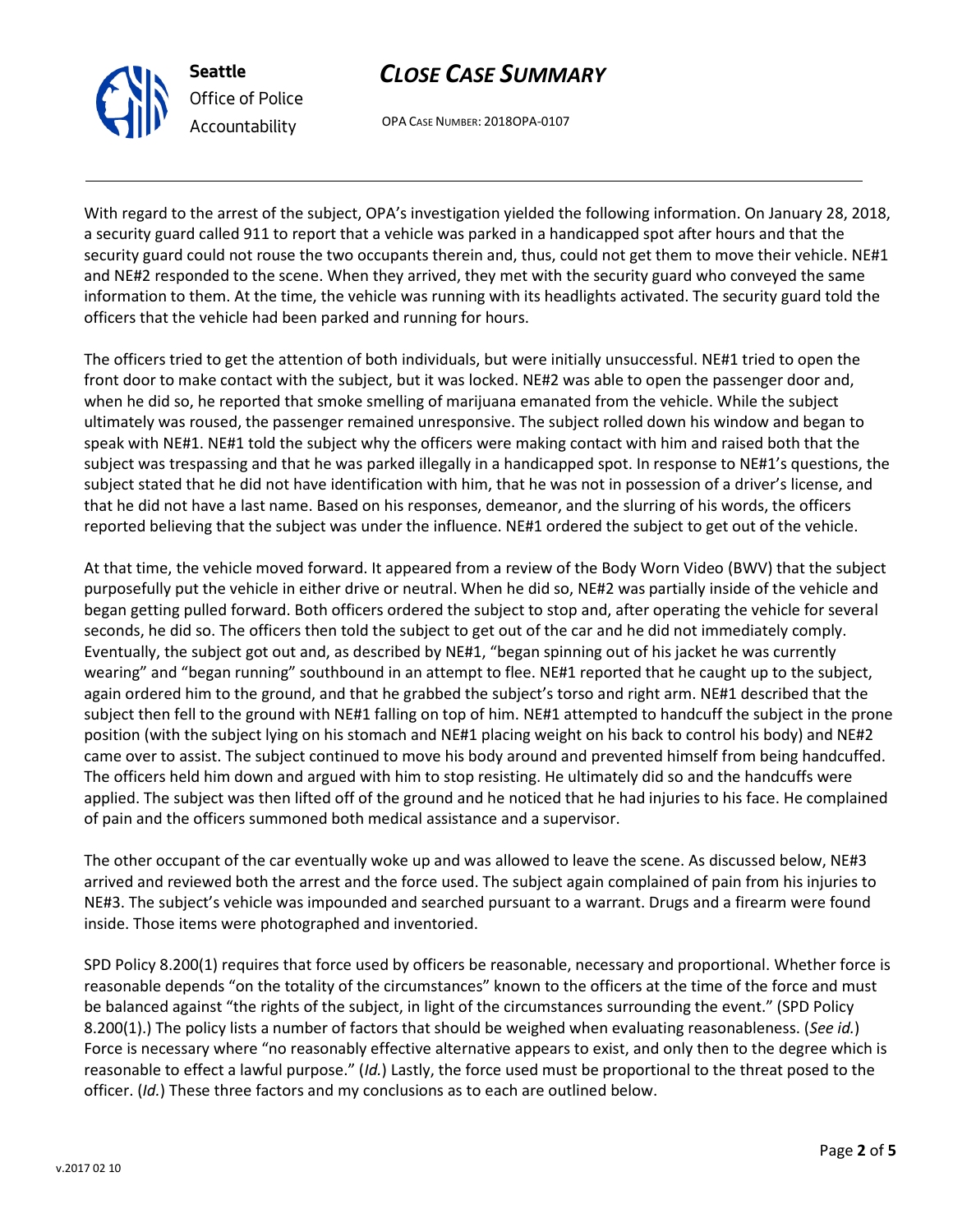# *CLOSE CASE SUMMARY*

OPA CASE NUMBER: 2018OPA-0107

At the outset, I note that this incident was captured, virtually in its entirety, by the officers' BWV. Based on my review, I conclude that the video is consistent with NE#1's and NE#2's accounts of the incident and the force they reported using. I note that OPA was unable to interview the subject and this was raised as a concern by the OPA Auditor. However, given the conclusive nature of the video, the substance of that interview would not have impacted my analysis concerning the permissibility of the force.

With regard to the first element of the policy, I find that the force was reasonable. At the time NE#1 ordered the subject to get out of the car, he had a lawful basis to place him under arrest for multiple possible crimes, including potential DUI and failure to have his driver's license on his person. At that point, NE#1 would have been entitled to use force, if warranted under the circumstances, to do so. When the subject attempted to drive his vehicle from the scene, at a time when NE#1 was right next to the front door and NE#2 was still inside, he committed further criminal acts. Most notably, he potentially committed or, at the very least, attempted felony assault on the officers. After the officers were able to stop the vehicle, the subject got out and attempted to evade capture. NE#1 grabbed him and, in doing so, both he and the subject fell to the ground. Notably, NE#1 did not use any other significant force other than that needed to control the subject's body while he was on the ground and to place him into handcuffs. Neither NE#1 nor NE#2 ever struck, punched, or kicked the subject. When applying the factors set forth in SPD Policy 8.200(1) – including but not limited to: the seriousness of the crime (attempted assault); the resistance by the subject; the threat of harm to the officers; the attempts of the subject to escape; and the potential danger to others – they virtually all support a finding of reasonableness.

I further find that the force was necessary. At the time NE#1 took the subject down to the ground, the subject had already attempted to drive away and was fleeing on foot. I conclude that NE#1 did not perceive there to be any reasonable alternative to grabbing onto the subject and that this force resulted in both of them falling to the ground. Moreover, I find that this force was reasonable to effect the lawful purpose of preventing the subject from escaping and taking him into custody.

Lastly, I conclude that the force was proportional to the threat posed to the officers. I note that only that force necessary to take the subject into custody was used and, once custody was effectuated, the officers modulated their force. Importantly, the officers never struck, punched, or kicked the subject. That the subject suffered injuries to his face and elbows was certainly unfortunate. However, I do not find that the force was excessive.

For these reasons, I recommend that this allegation be Not Sustained – Lawful and Proper as against both Named Employees.

Recommended Finding: **Not Sustained (Lawful and Proper)**

## **Named Employee #2 - Allegation #1** *8.200 - Using Force 1. Use of Force: When Authorized*

For the same reasons as stated above (*see* Named Employee #1, Allegation #1), I recommend that this allegation be Not Sustained – Lawful and Proper.

Recommended Finding: **Not Sustained (Lawful and Proper)**



**Seattle** *Office of Police Accountability*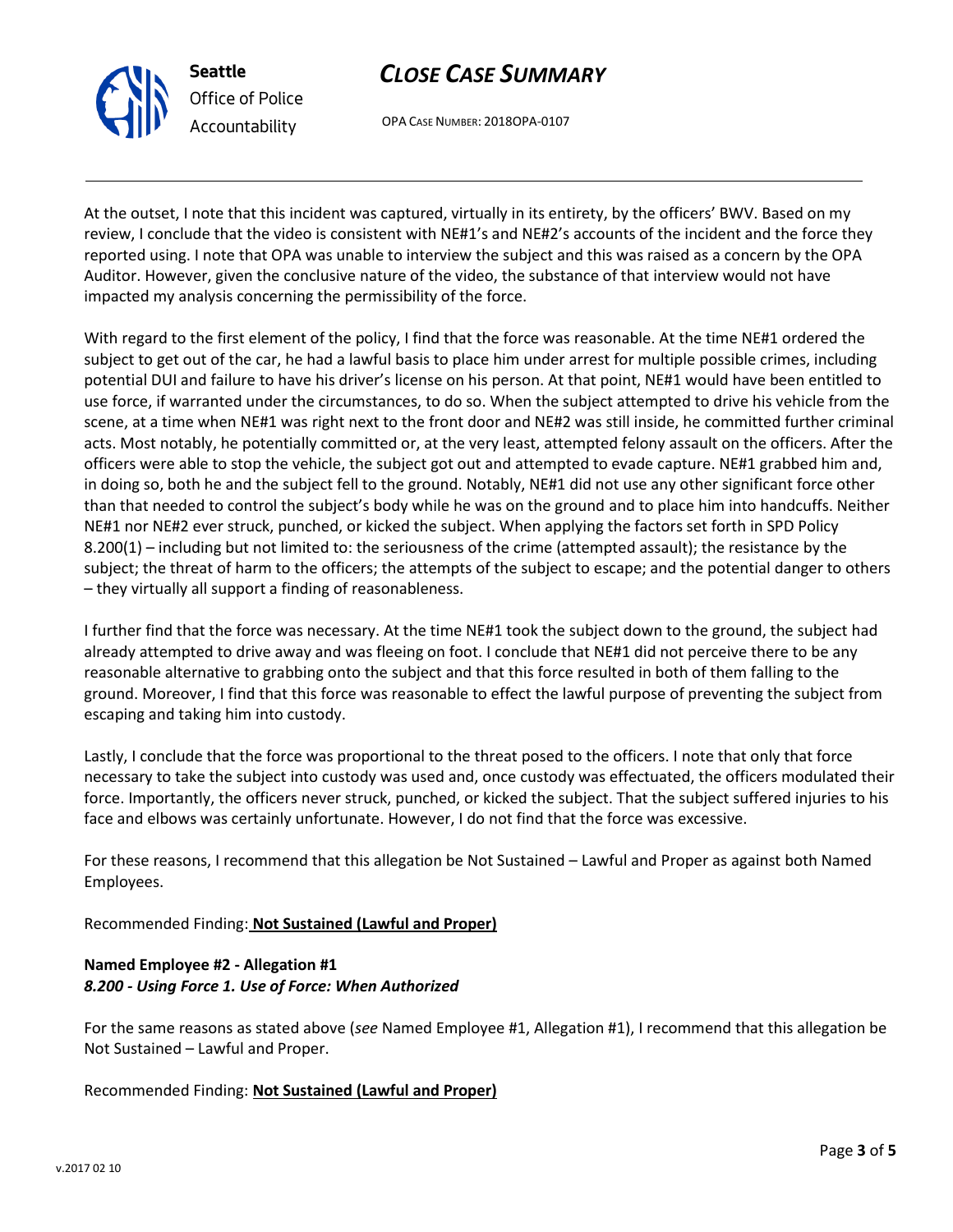# *CLOSE CASE SUMMARY*



OPA CASE NUMBER: 2018OPA-0107

## **Named Employee #3 - Allegation #1**

## *5.002 - Responsibilities of Employees Concerning Alleged Policy Violations 5. Supervisors Will Investigate or Refer Allegations of Policy Violations Depending on the Severity of the Violation*

NE#3 was the supervisor at the scene. He interviewed NE#1 and NE#2 and also interviewed the subject. At that time, the Complainant had several lacerations and bleeding to his face. He also had other injuries to both elbows. Photographs of these injuries are attached to OPA's case file. The subject further stated to NE#3 that he was "thrown" from the car and "fucked up" by the officers.

NE#3 did not construe the Complainant to be making an allegation of excessive force and, accordingly, did not make an OPA referral. He explained that he did not believe that the Complainant's statements rose to the level of excessive force. He provided the following reasoning: "His, his injuries were – that I could see – when, when paired with the, the interview that I did with [NE#2] and [NE#1] and with [the subject], there, there were no, his injuries were consistent with being on the ground and writhing around."

SPD Policy 5.002-POL-5 requires Department supervisors to investigate or refer allegations of policy violations depending on the severity of the violation. Minor misconduct can be investigated by the supervisor; however, serious misconduct, as defined within the policy, must be referred to OPA. (SPD Policy 5.002-POL-5.) Included as serious misconduct are allegations of "unnecessary, unreasonable, or disproportionate use of force." (*Id*.)

Based on the totality of the circumstances, and applying a preponderance of the evidence standard, I find that the Complainant made an allegation of excessive force and that NE#3's failure to refer that allegation to OPA violated policy. I reach this finding due to both the nature of his complaints ("my whole body hurts, bro. You guys fucked me up bro" and "they threw me on the ground and fucked me up") and his injuries – particularly those to his face – and bleeding. I further note that, in his review, the East Precinct Captain reached a similar conclusion and stated the following: "An OPA complaint was filed based on the verbal statement made by the suspect that the officer 'fucked me up' and while not a direct claim of excessive force it is reasonable to believe that is what the suspect was implying."

Moreover, from OPA's analysis of NE#3's use of force review, he failed to provide any explanation or analysis for why he did not perceive the Complainant to be making an excessive force allegation. OPA's expectation, which has been communicated to the chain of command, is that supervisors will either refer cases like these as misconduct, or, where the supervisor believes in good faith that no allegation of excessive force has been made, the supervisor clearly and thoroughly explains that rationale. Here, NE#3 failed to do so.

That being said, I believe that a Training Referral, rather than a Sustained finding, is the appropriate result for several reasons. First, as he stated at his OPA interview, NE#3 had been an Acting Sergeant since only February 2017 and a hard-bar Sergeant for just a short time prior to the incident. Second, NE#3 stated that he had never conducted an investigation into an allegation of excessive force and had never had anyone report excessive force to him during his short time as a supervisor. Third, aside for failing to fully explain why he believed that the Complainant did not make an excessive force claim, the Type II force investigation he conducted was otherwise comprehensive. I hope that NE#3 learns from this incident and evaluates similar incidents more critically in the future. If not, and without any mitigating factors, the likely result will be a recommended Sustained finding.